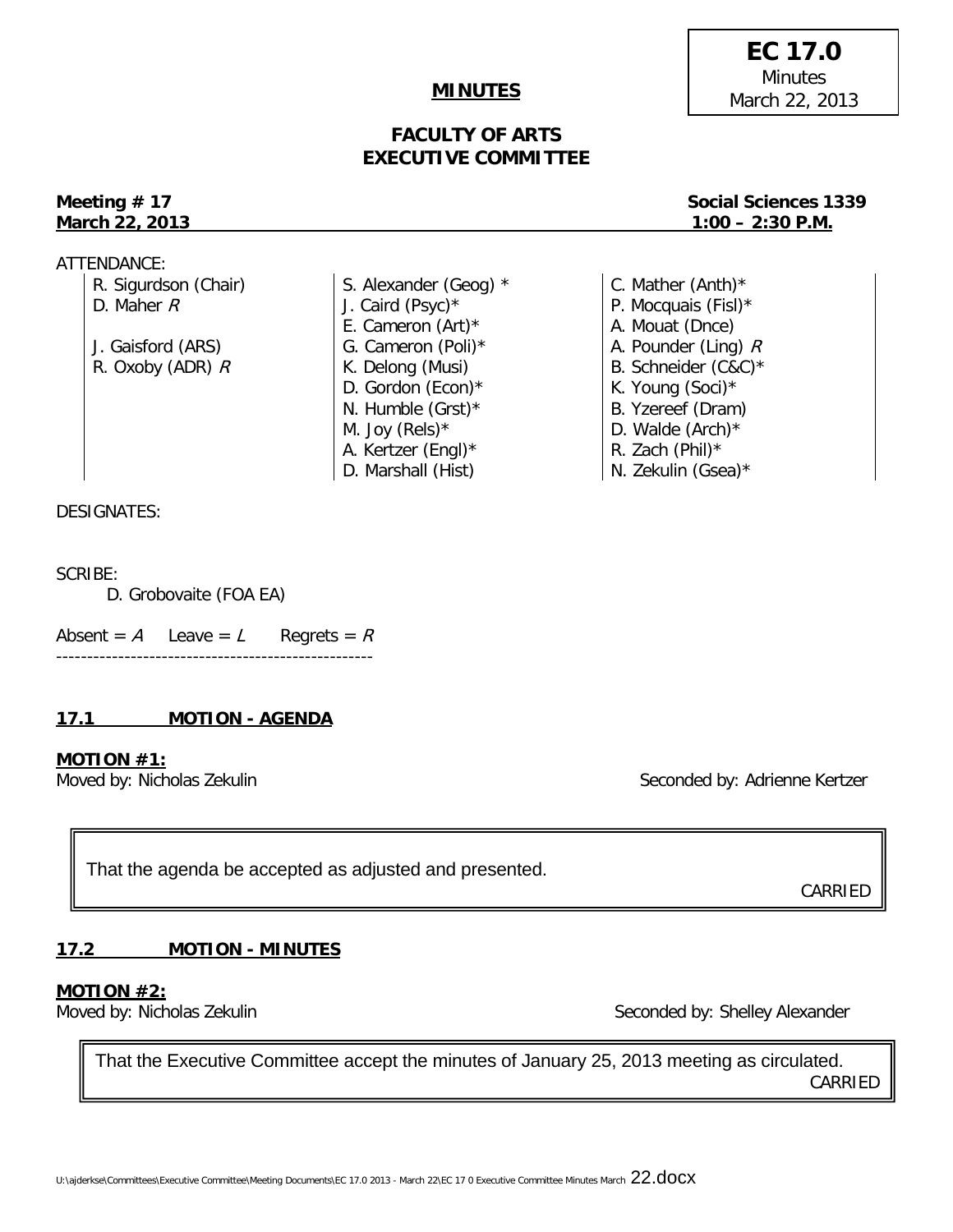#### **17.3 WELCOME: (Sigurdson - Chair)**

- Budget. Town Hall meetings took place and another scheduled next week. Post-Secondary education – cut of 7.3%. As budgets were prepared in October, with the assumption of 2% increase – more information on the status will be brought to the Deans next week. Faculty to be operating with the budget that is not approved when the fiscal year starts. Faculties will have to absorb some of the cut back for the upcoming year. Budget is 95% salaries and savings, so all cuts are going to be difficult to absorb. Hirings will continue. Really talented people have been accepted. Faculty is committed as much as possible to continue with the process.
- Savings. University has savings and made significant changes to internal budgeting process in the fall. Departments will be asked to see what are the ways to save.
- Recent Agreement between University and the Association will allow individuals at a certain career stage to go on a leave with the obligation to return to be waved if they are retiring.
- Some numbers of students need to be reduced. More courses do not raise money, as more students are actually costly to the University.
- Buy outs and increasing tuition. Packages to take leaves and retire these incentives are happening. No other packages are involved. Raising tuition is not allowable. Differential tuition is also under the control of the Government.

#### **17.4 Revisiting quorum rules (Sigurdson - Chair)**

- Difficulty in getting quorum at the Faculty Council asks to bring this item to the Committee. Main issues: representation of certain departments. This should be revisited as the rule.
- Another issue is the Agenda it needs to include more significant and noteworthy items to attract more members to the meeting.
- Regulations were made to be hard to change. In order to make a change two full quorum Faculty Councils are needed to make those adjustments.
- Alternatively special meetings of Faculty Council and Executive Committee for two proposals for the consolidations: Linguistics and GSEA and Dance, Drama and Music will be needed. This would open a possibility to have two Faculty Councils before the end of this academic year and then pass new quorum rules as well.

Discussed: scheduling of an Executive Committee to talk about: consolidation policies and quorum policies.

Information on what it is necessary for changes to happen is requested from members.

#### **MOTION #3:**

Moved by: Pierre- Yves Mocquais Seconded by: Gavin Cameron

That another Executive Committee will be scheduled before the Special Faculty Council meeting.

CARRIED